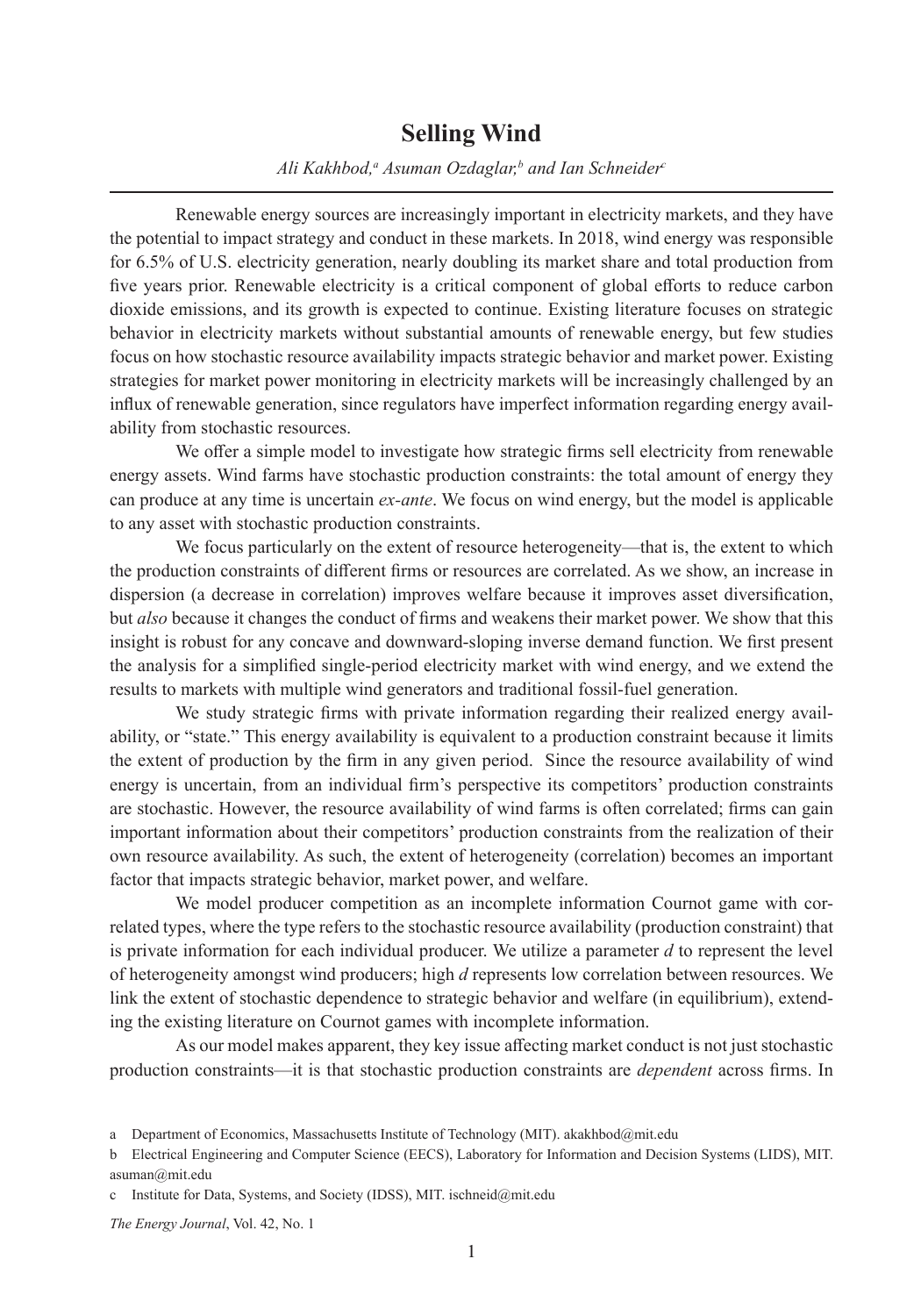reality, this dependence is true of both total energy output and also real-time errors versus day-ahead forecasts. As we show, the level of stochastic dependence or heterogeneity has monotonic effects on withholding and welfare.

The results provide clear insight to explain how stochastic dependence can impact welfare in imperfect electricity markets. Decreasing correlation in wind resource availability is beneficial for two reasons: First, it increases the diversification of resources, increasing the expected value of price times output. Second, it reduces strategic withholding, as it changes the information that a producer has regarding its competitors. The results of our model imply that imperfect competition in energy markets can affect investment in renewable energy, resulting in a system with sub-optimal levels of resource heterogeneity.

We also utilize the model to examine the effects of heterogeneity on collusion and on policies to prevent collusion. We investigate the effects of public sharing of high-quality weather forecasts, using the limiting case whereby the true realized energy availability of firms is monitored and shared. The results suggest an important dichotomy: information sharing through improved forecasting is socially beneficial, but it does not always improve producer profits. As such, it will not necessarily be undertaken by producers acting in their own best interest. We conclude that public forecasting—while beneficial—is unlikely to be enacted by market participants acting in their own best interests.

These results provide a framework for evaluating policies that impact investment and information-provision in imperfectly competitive markets, like electricity markets. The results can help us understand how policies that impact the dispersion of renewable energy resources, and thus the characteristics of stochastic energy availability, ultimately impact welfare in imperfectly competitive electricity markets.

## **Evaluating the Impact of Energy Poverty in a Multidimensional Setting**

*Erica Delugasa and Rinaldo Braub*

Even in wealthy countries, there may be a portion of the population that is unable to purchase a basic set of goods and services based on energy use. According to the Building Performance Institute Europe, in 2012, about 10.8% of the European population was unable to maintain adequate warmth in their homes or were living in energy poverty. People exposed to energy poverty not only usually spend a high share of their income on electricity, oil, and gas; they also live in inefficient and unhealthy dwellings; and are exposed to severe consequences concerning health, social exclusion, and overall household welfare.

Energy poverty has been initially seen as an aspect of income poverty. Gradually, a consensus has emerged about the importance of considering it as a distinct phenomenon that should be separately analyzed. Recent advances in the economic analysis include the use of multidimensional energy poverty indicators, the consideration of subjective welfare measures, and the use of both 'objective' and 'subjective' measures of energy deprivation.

Building on the extant literature, we propose an analysis of individuals' life satisfaction where objective and subjective measures of energy poverty deprivation are jointly considered within

a Department of Economics & Business and CRENoS – University of Cagliari, Italy. Email: erica.delugas@unica.it.

b Corresponding author. Department of Economics & Business and CRENoS – University of Cagliari. Via S. Ignazio 17, 09123 Cagliari, Italy. Email: brau@unica.it; Phone: +390706753315.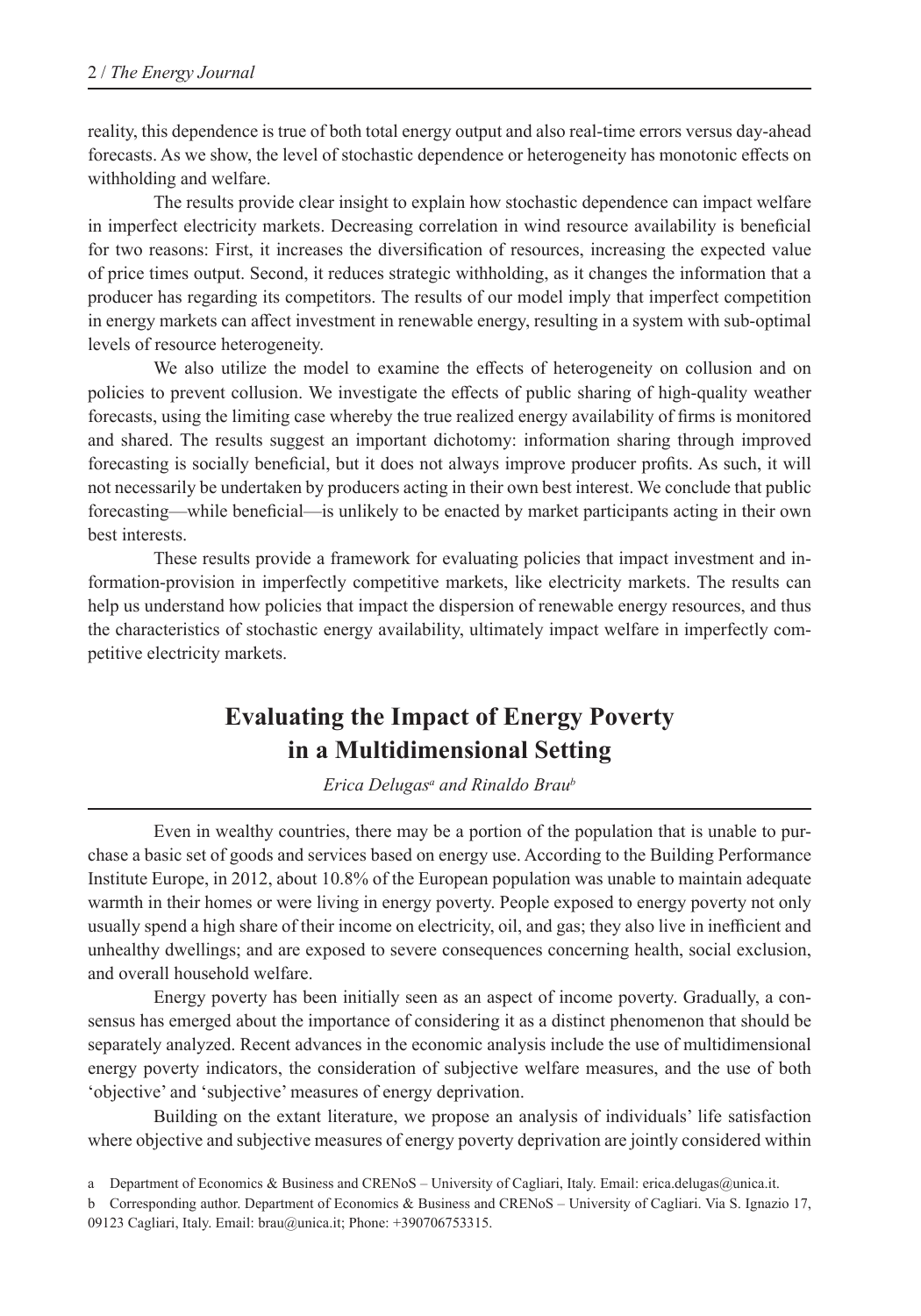a multidimensional approach. To assess the impact of energy poverty on subjective well-being (SWB), we first subsume a set of available indicators in a single multidimensional energy poverty index (MEPI) providing information at the individual level. This is achieved by adapting to energy poverty analysis (and the data at hand) the methodology used for multidimensional poverty index by the UNDP. While the aggregate multidimensional indicators are used for descriptive analysis, the individual-level MEPI is used in econometric analysis. Considering subjective indicators of energy poverty makes this kind of index trivially endogenous in its relationship with SWB. We suggest estimating the individual-level relationship between SWB and the MEPI using a bivariate ordered probit model (given the ordinal nature of our MEPI and the life satisfaction variable) with exclusion restrictions. Provided that an opportune set of instruments is available, this solution is adequate to face a general set of endogeneity problems related to unobservable factors even in a cross-sectional environment.

We build the multidimensional indicator and carry out our empirical analyses by using the Italian version of the European Union Survey on Income and Living Conditions. We first provide an explorative analysis that shows the potential from using the multidimensional index to identify energy poverty, while pointing at the same time to differences with respect to traditional monetary indicators of fuel poverty. Subsequently, we econometrically assess the relationship between subjective well-being and the individual level MEPI by identifying the causal relationship between energy poverty and life satisfaction by means of exclusion restrictions referred to the year of construction of the dwellings. The results not only confirm theoretical predictions, by detecting a significant negative relationship between subjective well-being and the intensity of energy poverty, but also point to the capability of multidimensional indicators in explaining the impact of energy poverty on subjective well-being *vis-à-vis* classical affordability measures (which, in our exercise, do not detect any significant effect). These effects are detected even when considering a MEPI restricted to the subset of objective indicators, but the predicted negative impact is substantially smaller. Thus, accounting for subjective perception is relevant not only for the identification of a larger group of deprived individuals, but also for assessing the intensity of the phenomenon. Concerning the planning of policies identifying and supporting energy poor people, our findings point to the importance of complementing the available data on energy expenditures with information on the dwelling's inefficiency and perceived thermal discomfort.

## **A Risk-Hedging View to Refinery Capacity Investment in OPEC Countries**

*Hamed Ghoddusi<sup>a</sup> and Franz Wirl<sup>b</sup>* 

Investing in the downstream sector to export refined products, as opposed to the export of crude oil, is an appealing and popular policy slogan in many oil-producing countries, including OPEC members. To better highlight the attraction of the slogan, Figure 1 shows the ratio of the refinery capital to oil production capacity for a set of OPEC versus non-OPEC G20 countries. One observes that the ratio is much higher for non-OPEC countries, which then grants of the question of whether OPEC countries should also invest in the oil refinery industry? This is a crucial energy

a Corresponding author. School of Business, Stevens Institute of Technology, Hoboken, NJ, 07030, hghoddus@stevens.edu

b Chair of Industry, Energy & Environment, Faculty of Business, Economics and Statistics, University of Vienna Oskar-Morgenstern-Platz 1, A-1090 Vienna, Austria, franz.wirl@univie.ac.at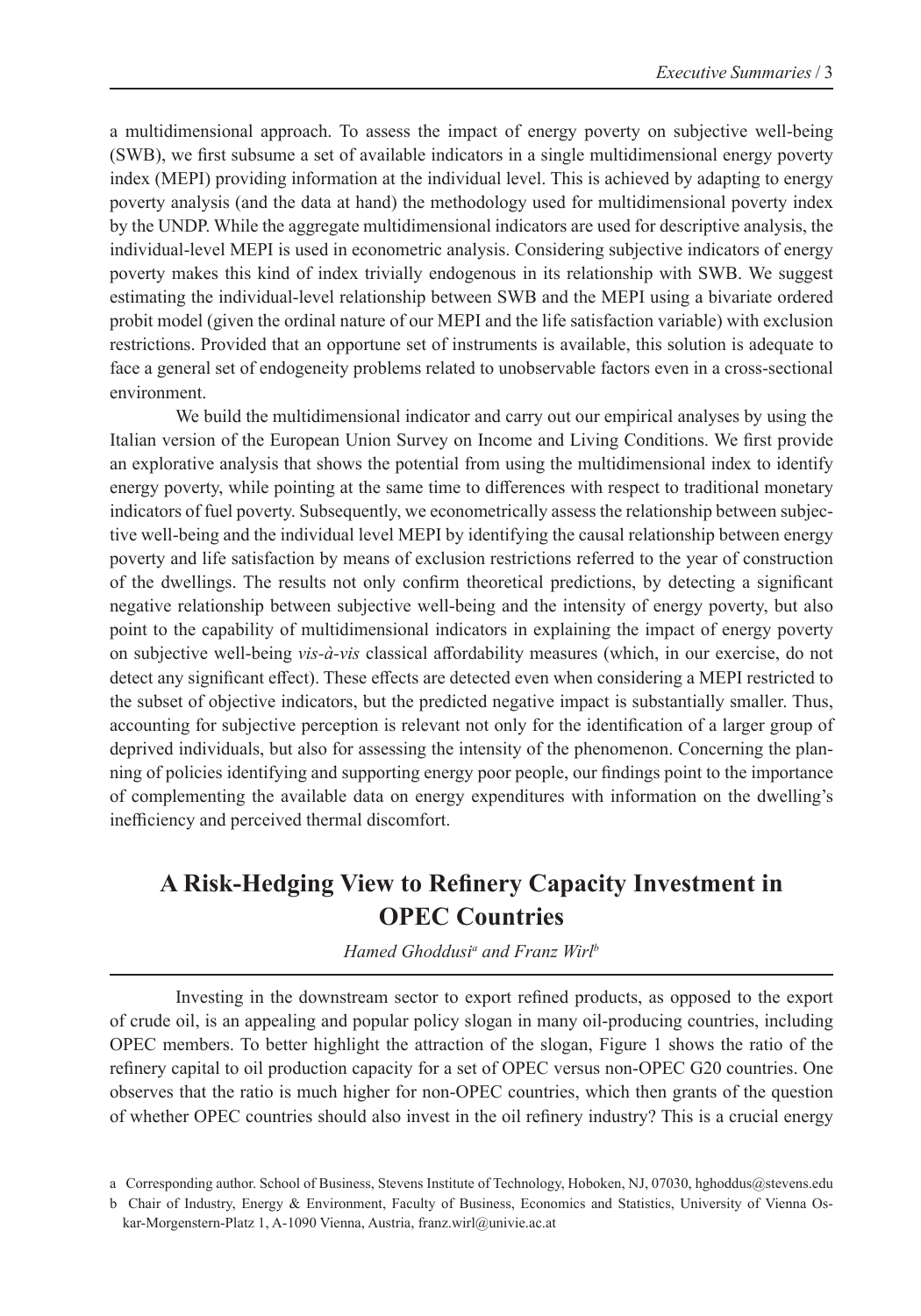policy question for such economies, on which, unfortunately, very little recent academic literature exists.



**Figure 1: Ratio of Refinery to Upstream Capacity**

Among many possible arguments in favor or against downstream investment by OPEC countries, we take a risk-hedging view to the problem. Our paper offers theoretical models for a vertical integration strategy within an oil-producing economy. The first theoretical model highlights the trade-off between return and risk-reduction features of upstream/downstream sectors. We then introduce a dynamic model that focuses on the volatility of total budgetary revenue of each sector.

Guided by our theoretical framework, we run an extensive empirical analysis using historical time-series of crude oil and refined product prices. The empirical analysis suggests that the average markup in the refining sector is significantly smaller than the profits in the upstream (see Figure 2 for the histogram of net refining margins).

However, the near-zero correlation between changes in the upstream and downstream profits, motivates downstream investment as a hedging instrument.

Finally, the dynamic model suggests that the more stable and mean-reverting refining margins provide a partial revenue cushion when crude oil prices are low. We discuss the risk-hedging feature of the refinery industry when the crude oil market faces supply versus demand shocks.

# **European Industries' Energy Efficiency under Different Technological Regimes: The Role of CO2 Emissions, Climate, Path Dependence and Energy Mix**

*Eirini Stergioua and Kostas Kounetasb*

As a part of national efforts to achieve green development and mitigate GHCs emissions, European industries have perceived the huge potential benefits from adopting energy saving policies and environmental friendly technologies following European as well as country specific policies. A clean and energy saving manufacturing sector has been targeted as a key area for Europe, particularly, since the launch of Energy Efficiency Directives 2012/27/EU and 2018/2002/EU. Thus,

a Department of Economics, University of Patras, University Campus—Rio Patras, 26500, Greece. E-mail:e.stergiou@ upnet.gr.

b Corresponding author. Department of Economics, University of Patras, University Campus—Rio Patras, 26500, Greece. E-mail: kounetas@econ.upatras.gr.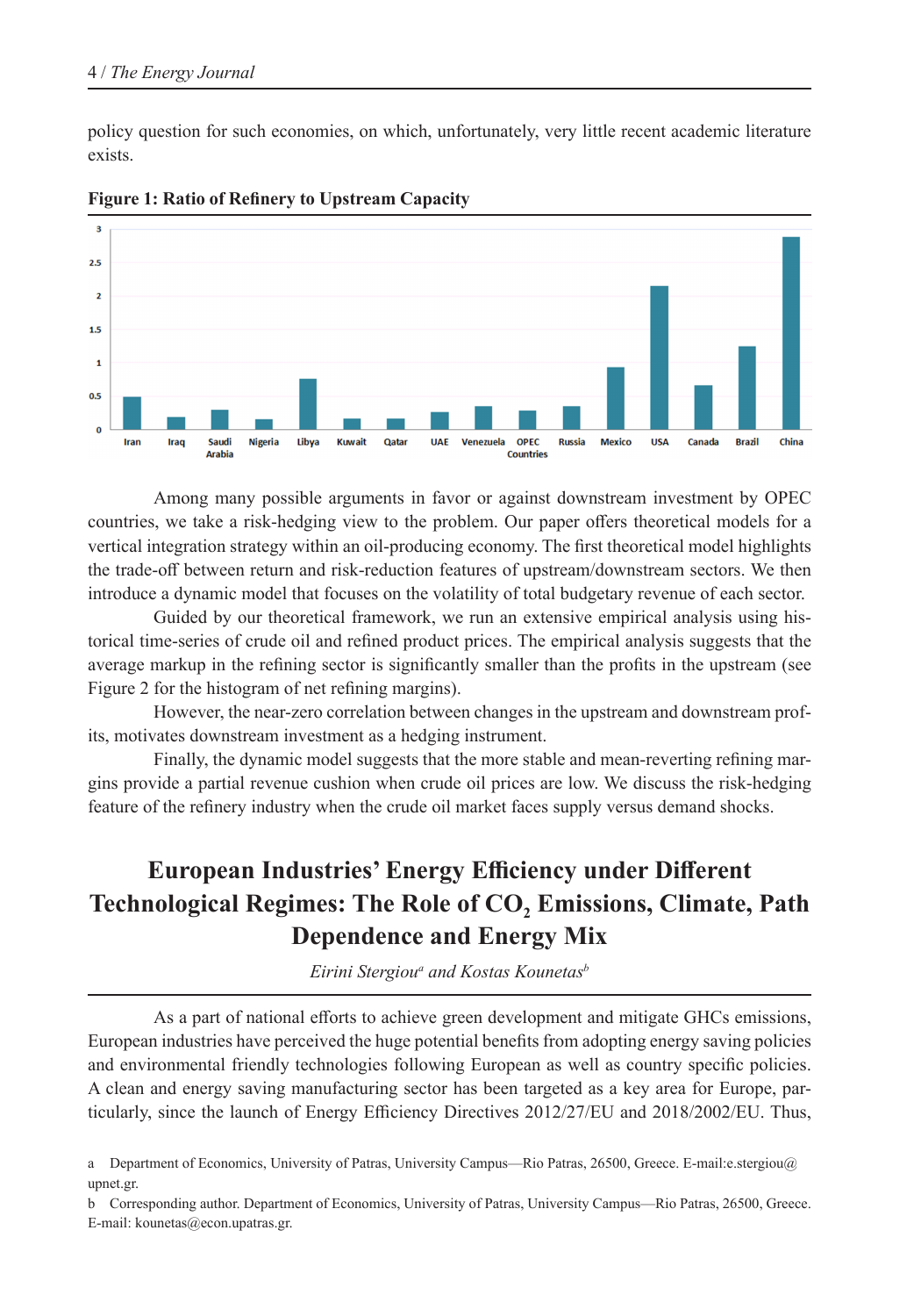building up an energy efficient European industry can benefit European countries to improve their welfare with greater levels of energy independence and security, achieve the underlying objective of cost minimization and face successfully the threat of energy rising prices. Additionally, it can evolve into a valuable asset for reducing CO<sub>2</sub> emissions, fulfilling Kyoto protocol and Paris Agreement (2015), enhancing industry competitiveness and promoting economic growth through continual innovation (European Commission, 2011).

On the basis of the above mentioned, a detailed estimation of total factor energy efficiency estimates, at a European industry level is essential for policy makers, economists, environmentalists and scholars. Moreover, it is important to evaluate and detect possible factors that affect total factor energy efficiency scores. Less immediate for this research, but equally important from a production theory perspective, is to incorporate in our total factor energy efficiency estimations the presence of CO<sub>2</sub> emissions and examine the convergence-divergence hypothesis. Finally, this research aims at enlightening the role of technological heterogeneity and any country hierarchies in the benchmarking process revealing specific idiosyncrasies at national and European level. The adopted methodology operates in three stages. In the first stage we adopt a fully non-parametric approach to perform benchmarking on total factor energy efficiency scores across industries using Data Envelopment Analysis (DEA) and Directional Distance Function (DDF). In the second stage, econometric approaches provide us a concrete evaluation as whether some groups of variables are likely to increase energy efficiency with respect to the different technologies. Finally, in the third stage, we proceed with a convergence analysis for our total factor energy efficiency estimates.

 Our results are important for the analysis of governmental policies regarding energy efficiency and the environment such as carbon taxes. Regarding total factor energy efficiency, our results reveal that small-scale economies exhibit a persistent high performance. In addition, the results regarding its determinants suggest that path dependence phenomena have a strong presence, revealing technological lock-in, climatic characteristics occurs, while energy mix displays linear and non-linear relationships. Finally, regardless of the method employed, there is a strong evidence of conditional and unconditional convergence for total factor energy efficiency scores.

## **Under Pressure! Nudging Electricity Consumption within Firms. Feedback from a Field Experiment**

Christophe Charlier,<sup>a</sup> Gilles Guerassimoff,<sup>b</sup> Ankinée Kirakozian,<sup>c</sup> and Sandrine Selosse<sup>d</sup>

The development of behavioral economics has raised interest for non-price energy conservation policies. The impact of nudges on households' pro-environmental behaviors has been studied in this perspective. Originally conceived as a public policy, nudges have recently been developed in the private business sphere to influence employees' decision-making. We seek to address this issue with the help of a field experiment on employees' energy use.

Our field experiment was conducted at 47 French office-sector companies located in the PACA Region. All participating companies were equipped with a Building Management System, allowing us to obtain their daily energy consumption distinguishing electricity consumption for

c Univ. Polytechnique Hauts-de-France, EA 1384 - IDP- Institut du Développement et de la Prospective, F-59313 Valenciennes, France.

a Corresponding author. Université Côte d'Azur and CNRS, GREDEG, France.

b MINES ParisTech, PSL Research University, Center for Applied Mathematics, France

d MINES ParisTech, PSL Research University, Center for Applied Mathematics, France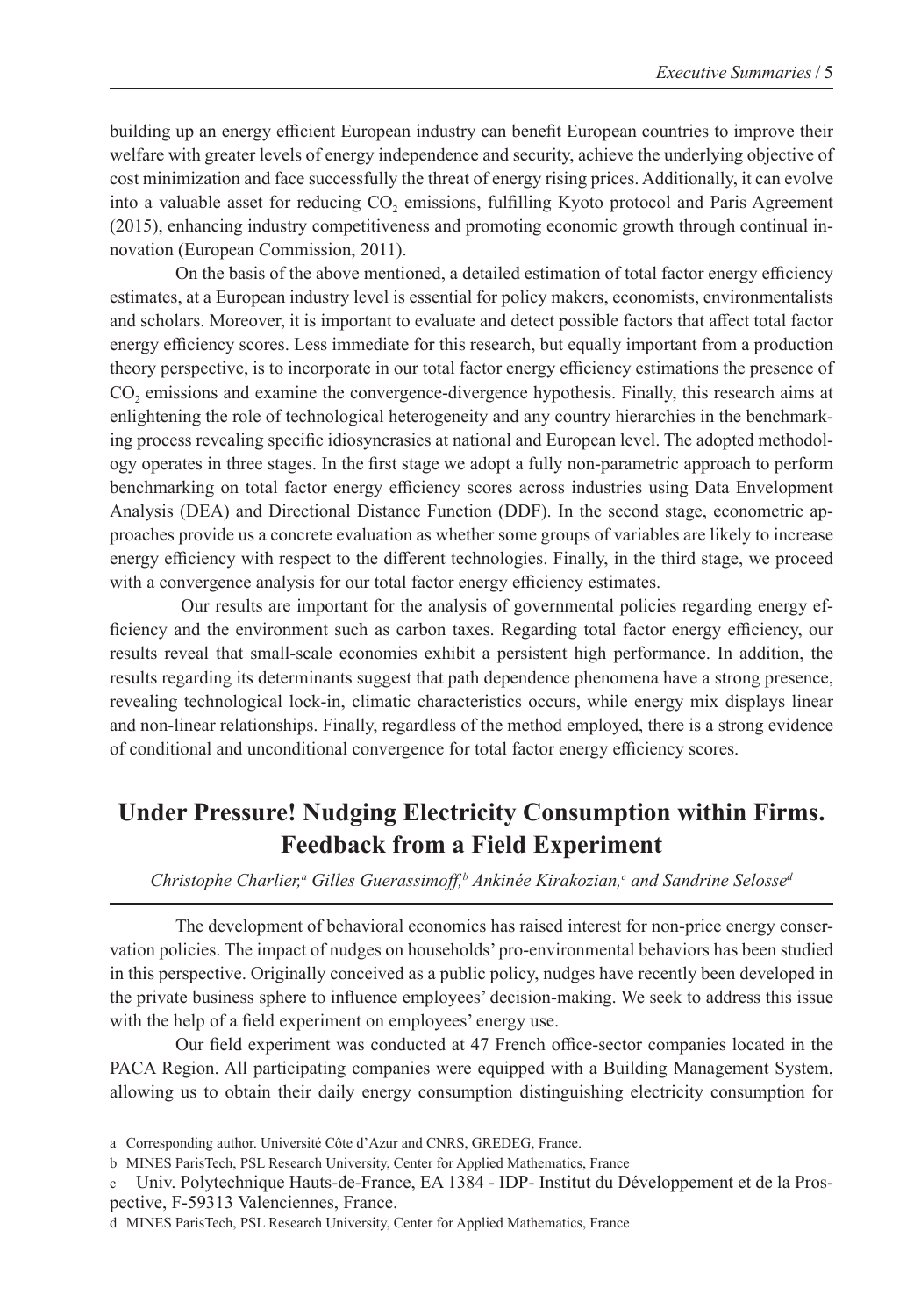heating from electricity consumption for other uses. The field experiment lasted 12 weeks. During the 4 first weeks, the companies' electricity consumptions were simply observed. Then, 3 treatments were tested during the 8 remaining weeks. Each site was randomly assigned either to one of the 3 treatment groups or to the control group. Each treatment was tested alone during the first 4 weeks. During the last 4 weeks of the experiment, the first treatment was maintained alone, and the last 2 treatments were coupled with the first one.

The first treatment provides information on good energy consumption practices with the help of stickers. The other two treatments were intended to activate two different social norms in employees' electricity conservation decisions. The second treatment, using a "descriptive social norm" (i.e. "what others do"), consists in weekly reports comparing the electricity consumption of the site with the consumption of the other sites participating in the experiment. The third treatment, using an "injunctive social norm" (i.e. "what others praise"), delivers weekly messages linking electricity consumption to the natural and human consequences of global warming.

Using more than 3,700 observations, our difference-in-difference econometric analysis suggests that private environmental nudges have no significant impact on workers' energy conservation when implemented alone. However, they become significant as soon as they are combined with another nudge. In particular, the combination of injunctive norms and stickers had significant effects on the consumption of electricity at company sites participating in the experiment. We interpret this result as follows: moral appeal and social comparison nudges raise individuals' awareness but (unlike stickers) do not necessarily provide the necessary means or knowledge to act and improve energy conservation.

## **Incentives for Vertically Integrated Firms in the Natural Gas and Electricity Markets to Manipulate Prices**

*Nathalie Hincheya*

This paper examines the potential for vertically integrated firms that own assets in both the natural gas and electricity markets to manipulate natural gas and electricity prices through the withholding of natural gas pipeline capacity. An integrated firm theoretically could increase the price it receives in the electricity market by withholding pipeline capacity to the wholesale natural gas market, thereby reducing wholesale supply of natural gas and potentially increasing generation costs for electricity through higher natural gas prices.

A key criteria in assessing whether an integrated firm's allocation of pipeline capacity between the wholesale and retail markets constitutes manipulation relates to whether the allocation is profit maximizing on a stand-alone basis, i.e., the allocation maximizes the firm's profits in the natural gas market without considering its profits in the electricity market. In short, allocation that reflects profit maximization on a stand-alone basis is not evidence of manipulative behavior while allocation that does not reflect profit maximization on a stand-alone basis could be such evidence.

I develop a theoretical model that examines the incentives to allocate pipeline capacity to the wholesale natural gas market, which supplies the power generation sector, and the retail natural gas market. I find that an integrated firm may choose to allocate more pipeline capacity to the retail market than the wholesale market in order to reduce the probability of paying fines from failing to

a Nathalie Hinchey, Baker Institute Center for Energy Studies, Rice University, The Brattle Group, Nathalie.hinchey@ brattle.com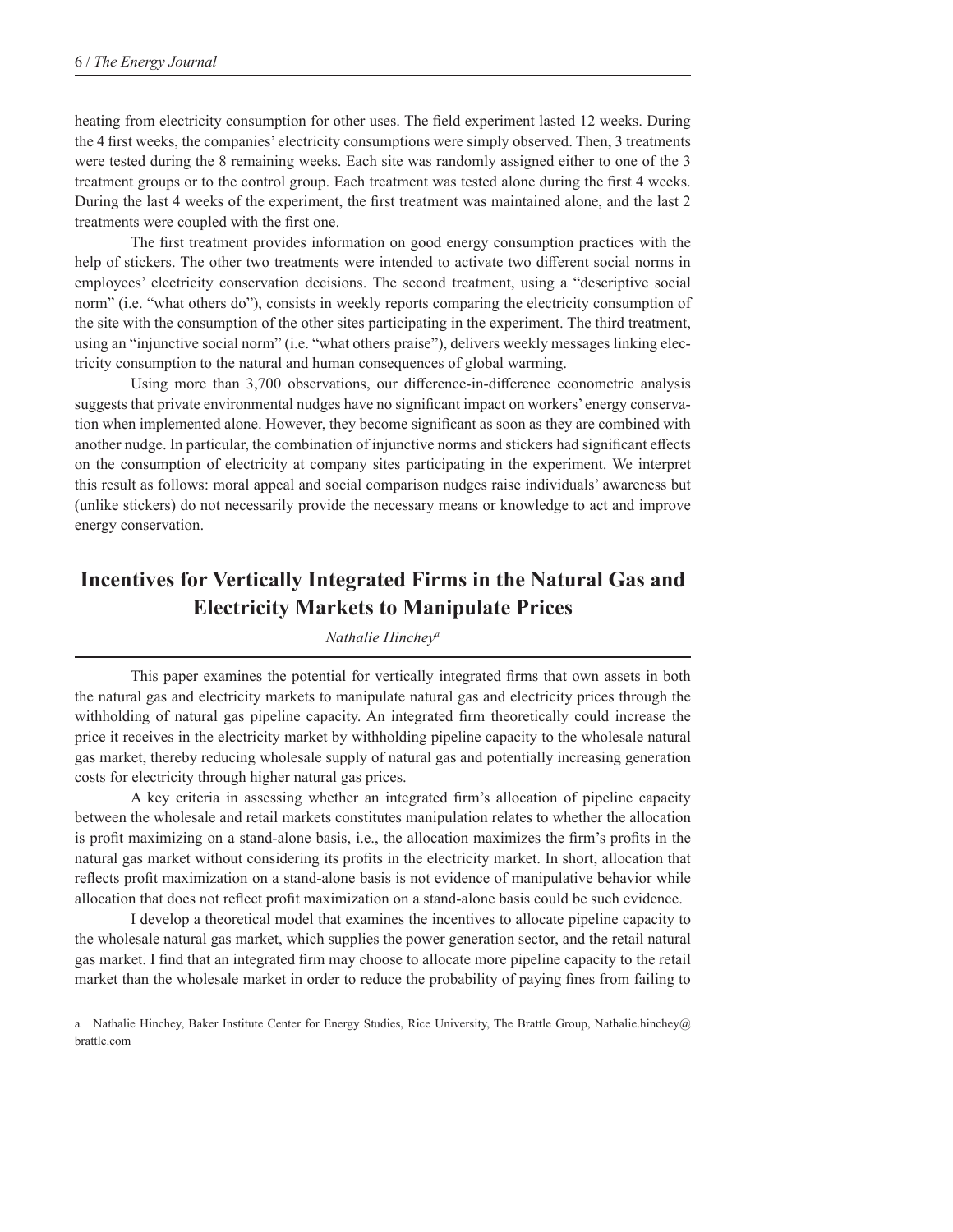adequately meet retail demand, to increase its profits in the wholesale natural gas capacity market or to increase its profits in the electricity market. In order to prove a manipulation has occurred, it must be shown that the last case is true and the first two cases had little effect on the allocation decision. I further find that when pipeline constraints do not bind, and there is at least one firm with enough contracted capacity that its supply of pipeline capacity is required to meet demand, it is easier to detect manipulation.

# **Locational (In)Efficiency of Renewable Energy Feed-In Into the Electricity Grid: A Spatial Regression Analysis**

Tim Höfer<sup>a</sup> and Reinhard Madlener<sup>b</sup>

In order to mitigate climate change, governments all over the world have started a sustainable transformation of their energy generation systems. The associated introduction of renewable energy sources (RESs) into the energy system has led to a significant transformation of the energy sector in numerous countries worldwide. While most energy systems can accommodate moderate shares of variable renewables, severe challenges, such as grid imbalances or massive curtailment of electricity generation, occur at higher shares. Germany, as one of the forerunners in transforming the energy system ("Energiewende"), has already experienced such challenges in the past. A major reason for these challenges is that variable renewables, such as solar and wind energy, are located in regions with favorable weather conditions, which, in Germany, have a quite low energy demand. This leads to an imbalance of electricity supply and demand. Further stress factors for the energy system originate from the rising share of intermittent electricity production and the direct infeed of the produced electricity into the distribution grid. These changes in the electricity generation require an expansion and reinforcement of the electricity infrastructure. However, due to public resistance, this expansion and reinforcement is lagging behind. As a result, a local overstress of the electricity infrastructure can occur in times of high renewable electricity production. In order to still balance electricity supply and demand, system operators often need to reduce the production output of renewable and conventional power plants. In 2017, the system operators reducted 5,518 gigawatt-hour (GWh) of renewable energy output—the so-called *RES curtailment*. This accounts for approximately 2.9% of the total electricity produced by renewables. The associated costs for RES curtailment totaled e610 million in 2017.

In this context, our study aims at identifying the main drivers for curtailing renewables and at explaining the regional variability of RES curtailment costs. More specifically, we analyze the RES curtailment costs of four distribution system operators (DSOs) in Germany in the period 2015–2017 by means of an econometric model. To further refine the analysis, the DSO regions are partitioned into 1,111 subregions based on substations on the high-to-medium voltage level. To this end, we apply a Voronoi tesselation, which allocates all renewables and conventional power plants to the closest substation.

a Corresponding author. Institute for Future Energy Consumer Needs and Behavior (FCN), School of Business and Economics / E.ON Energy Research Center, RWTH Aachen University, Mathieustrasse 10, 52074 Aachen, Germany. E-mail: THoefer@eonerc.rwth-aachen.de.

b Institute for Future Energy Consumer Needs and Behavior (FCN), School of Business and Economics / E.ON Energy Research Center, RWTH Aachen University, Mathieustrasse 10, 52074 Aachen, Germany; Department of Industrial Economics and Technology Management, Norwegian University of Science and Technology (NTNU), 7491 Trondheim, Norway. E-mail: RMadlener@eonerc.rwth-aachen.de.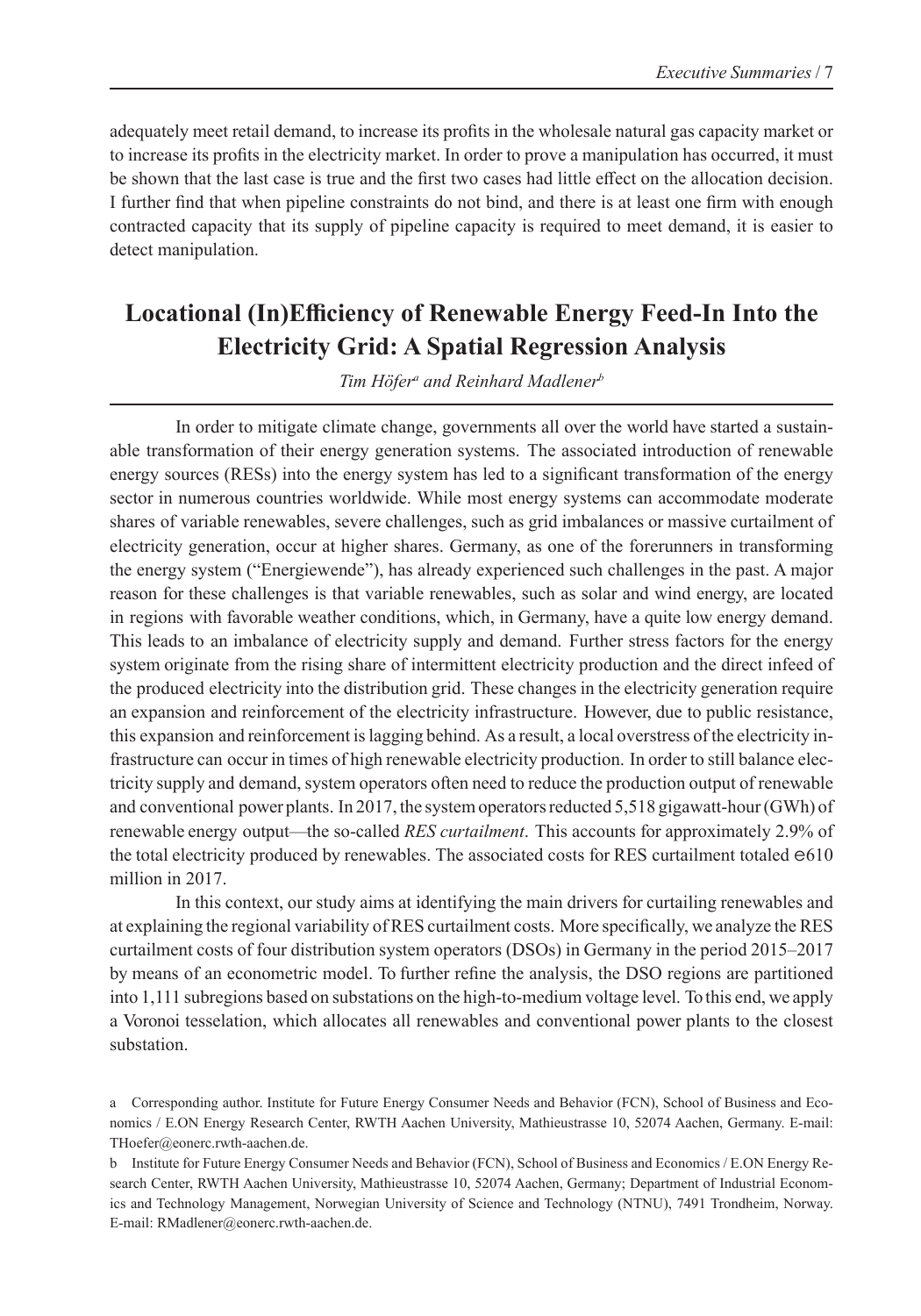In order to investigate RES curtailment costs, we apply a two-step Heckit sample selection model, which accounts for non-randomly selected variables. The selection equation is a binary choice model that estimates the probability of occurrence of curtailment in a subregion associated with different types of renewables, conventional power plants, and the prevalent load. This analysis considers all subregions of the respective DSOs. In contrast, the outcome equation considers only those subregions that experienced curtailment costs in each year of the period 2015–2017. The latter model aims at monetarizing the effects of different types of renewables and conventional power plants on RES curtailment. The model corrects for cross-sectional dependence by combining a spatial econometric model and a correlated common effects model. The analysis is conducted once using the installed capacities and once using the generated electricity of various types of renewables. The generation technologies considered are wind and solar power as well as biomass, hydroelectric, and conventional power plants.

The investigation of RES curtailment costs in Germany shows that only a very few subregions account for the majority of total curtailment costs. Of all subregions considered, only a quarter experienced RES curtailment in the period 2015–2017. The applied selection equation indicates that an additional megawatt (MW) of the capacity of wind energy, solar power, and biomass power plants increases the likelihood of occurrence of curtailment in a subregion by 0.3% each. When taking into account the generated electricity instead of the installed capacity, the numbers vary but also indicate a positive impact of these renewables on RES curtailment (wind energy systems and biomass power plants +0.07% per GWh and PV systems +0.5% per GWh). A further result is that higher electricity demand in a subregion decreases the probability of occurrence of RES curtailment (–0.04% per GWh). The outcome equation shows that only wind energy systems have a significant effect on RES curtailment costs in the subregions considered. In contrast, all other power plants and the prevalent load do not exert a significant effect. Increasing the installed capacity of wind energy systems by one MW raises the curtailment costs in a subregion by 0.7%. Similarly, one GWh of additional electricity produced increases the costs by 0.2%. In the most affected subregions, which are located mostly in northern and eastern Germany, this increase is associated with RES curtailment costs of approximately 28,250  $\epsilon$ /MW and 8.10  $\epsilon$ /MWh. In other words, in the examined period between 2015 and 2017, the yearly RES curtailment costs in the affected subregion induced by an additional MW of capacity of wind energy amounts to approximately 1.8% of the average overall costs of wind energy systems in Germany. The costs associated with the generated electricity equals approximately 9.2% of the remuneration tariff for wind turbines. These costs are passed on to the consumers in the region concerned.

The results imply that an uncontrolled deployment of renewables, especially of wind turbines, induces additional costs due to the overstress of the electricity infrastructure. These costs need to be internalized by the operator of renewable power plants in order to enable a welfare-enhancing deployment of renewables. A welfare-enhancing deployment implies that all costs associated with the electricity generation and transmission are internalized. A possible policy regime to achieve a welfare-enhancing siting of renewables would be to set regionally varying price signals that account for congestion in the transmission and distribution grid. In addition to steering the siting of renewables, a further instrument to enhance social welfare might be to promote flexibility options in regions with a high amount of curtailed electricity. Such flexibility options comprise, among other things, energy storage systems, electric vehicles, or power-to-heat and power-to-gas applications.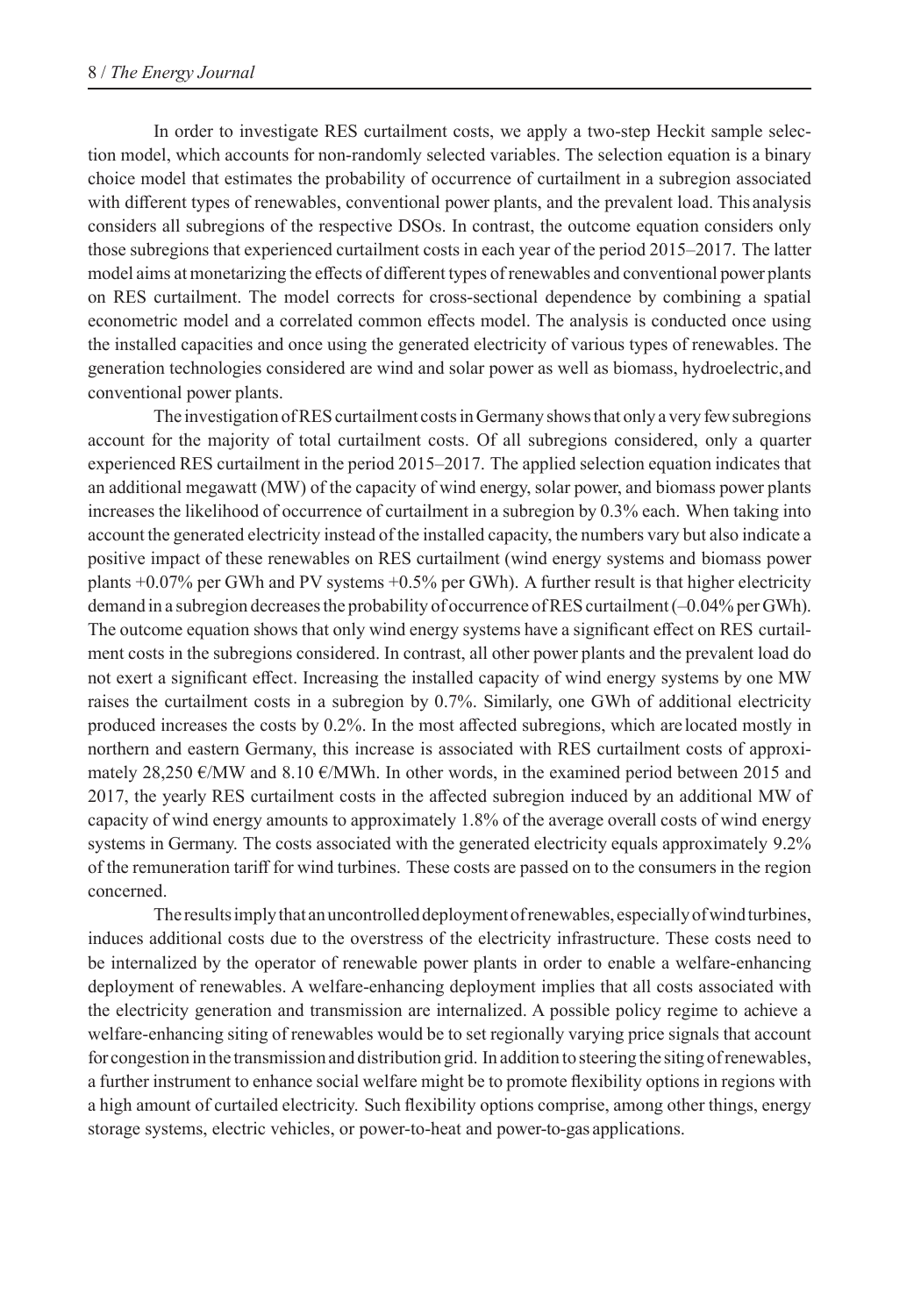#### **Vertical Separation of Transmission Control and Regional Production Efficiency in the Electricity Industry**

*Yin Chua*

Deregulation in the electricity industry has been one of the major market restructuring transformations in the U.S. over the past few decades. Before deregulation, the U.S. electricity industry was comprised of many local natural monopolies that are vertically integrated from transmission control, generation to retail distribution. Typically, deregulation activities may consist of a combination of multiple aspects. In order to evaluate the impacts of restructuring for policy recommendations, researchers must disentangle these channels, which is generally a difficult task.

Exploiting a unique electricity market, the Southwest Power Pool (SPP), this study examines the welfare implication of one specific aspect of restructuring overlooked by previous literature: vertical separation of transmission control. The necessity of separating transmission function from other activities is largely grounded on the principle that an electricity market functions effectively only under the condition of non-discriminatory transmission access. A vertically integrated firm who operates both power plants and transmission facilities would have the incentive to discriminate against generators of their non-integrated competitors when providing the transmission services. Despite the extensive theoretical analyses and great policy relevance, there have been relatively few empirical studies on the efficiency impacts of the vertical separation. This study represents an intellectual endeavor to fill this gap.

In this paper, I investigate the impact of vertical separation of transmission control on regional production efficiency. If it is the case that vertically integrated utility producers engage in transmission discrimination and over-utilize their own generating assets, outside lower-cost options would be potentially underutilized. This would lead to an inefficient allocation of regional production resources. Thus, the divestiture of transmission control, which is handed over to a third, impartial party (called Regional Transmission Operator), could potentially enhance wholesale competition, incentivize under-utilized cost-efficient generators to produce more, and improve regional production efficiency accordingly.

I measure regional production efficiency through the sensitivity of unit utilization with respect to average costs. The implicit logic is that the utilization of generators in a market where units are dispatched more efficiently should be more responsive to their own average costs. I employ the difference-in-difference strategy and compare the average cost sensitivity of unit utilization in SPP with that in a control region, where no market restructuring activities ever took place. If the utilization of generators in SPP becomes on average more cost responsive, it would provide evidence of efficiency gains in regional production. I utilize an 8-year monthly panel of detailed micro-data at the generating unit level in the empirical work.

Based on robust results, I fail to find significant market wide evidence of improvement in regional production efficiency associated with the vertical separation of transmission control. However, looking into subgroups of generators, I find mixed evidence of cost savings via reallocation of production resources: (1) coal units are dispatched more efficiently after the restructuring, indicated by an increase in the cost sensitivity of unit utilization by 8%-11%; (2) such efficiency gains are not found for two types of gas units with different combustion technologies and cost efficiency.

a Wenlan School of Business, Zhongnan University of Economics and Law, 182 Nanhu Ave., East Lake High-tech Development Zone, Wuhan 430073, P.R.China. E-mail: yinchu@zuel.edu.cn.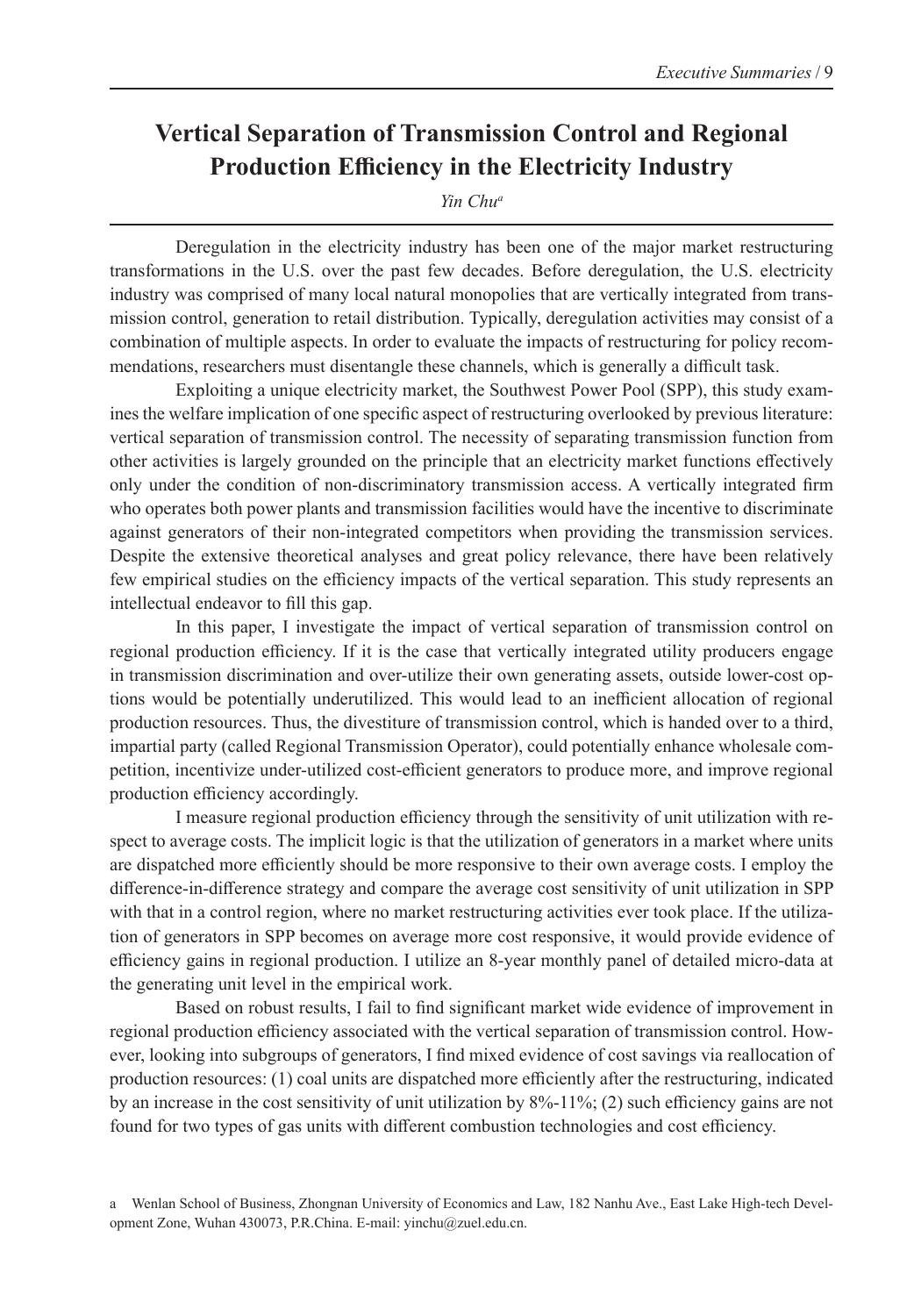This study offers useful information for policy makers. First, it helps to better understand how to choose the optimal package of deregulation policies in electricity markets. Due to high implementation costs of deregulation, policy makers of traditionally regulated markets may favor a minor level of restructuring such as the vertical separation of transmission control. This study suggests that the efficiency improvement associated with it is limited. To achieve sufficient efficiency gains, restructuring needs to go beyond it and incorporate more aspects such as establishing market-oriented mechanisms to facilitate information revelation. Second, this study is also informative on the cost-and-benefit debates about vertical integration and separation in other network industries. The evidence of improvement in regional production efficiency indicates pre-existing discriminatory use of electricity network, which is also a major concern in other network sectors such as gas, telecommunications, etc. I find that the benefits associated with enhanced competition are at most moderate. Therefore, if the separation of the network is costly to implement, then improvement in regional production efficiency alone may not justify the policy change.

## **Optimal Allocation of Variable Renewable Energy Considering Contributions to Security of Supply**

*Jakob Petera and Johannes Wagnerb*

Recent cost reductions suggest that the cost-optimal decarbonization of the electricity sector will to a substantial part be based on variable renewable energy sources (VRE). Electricity generation from VRE differs from dispatchable power generation in its pronounced dependency on weather conditions. These weather-induced variations show spatial dependencies and are not perfectly predictable. Accordingly, there arise important implications for reliability of supply in power systems as electricity is only storable at comparatively high cost and the supply-demand balance has to be maintained at all times in order to prevent outages.

Reliability of supply has always been a major concern in electricity systems as outages incur high economic losses. With increasing shares of VRE, reliability issues gain further importance due to the variability, spatial dependency and imperfect predictability of electricity generation based on VRE and the resulting risk of unavailability during times of stress. VRE resources are typically less correlated on a wider geographical scope, which reduces fluctuations because of imperfectly correlated generation patterns at different locations (balancing effects). Hence, markets can benefit from these balancing effects via interconnections and cross-border cooperation. Envisaged reliability levels can thereby be reached at lower costs compared to reliability measures restricted to national borders. Against this background, the following research question arises: What is the optimal mix and allocation of VRE capacity in order to benefit from balancing effects both in generation and contribution to security of supply to reach an envisaged reliability target?

Typically, generation patterns of wind and solar power plants at different locations are positively correlated. Therefore, the ability of one unit of VRE generation capacity to substitute firm capacity, which is referred to as its capacity value (or capacity credit), declines as the share of VRE in total generation increases. Nevertheless, economic long-term simulation models for electricity markets, which are widely used in scientific and political practice, often assign fixed exogenous

a Corresponding author. University of Cologne, Department of Economics, Universitätsstrasse 22a, 50937 Cologne, Germany. E-mail: jakob.peter@ewi.uni-koeln.de.

b University of Cologne, Institute of Energy Economics (EWI), Vogelsanger Strasse 321a, 50827 Cologne, Germany.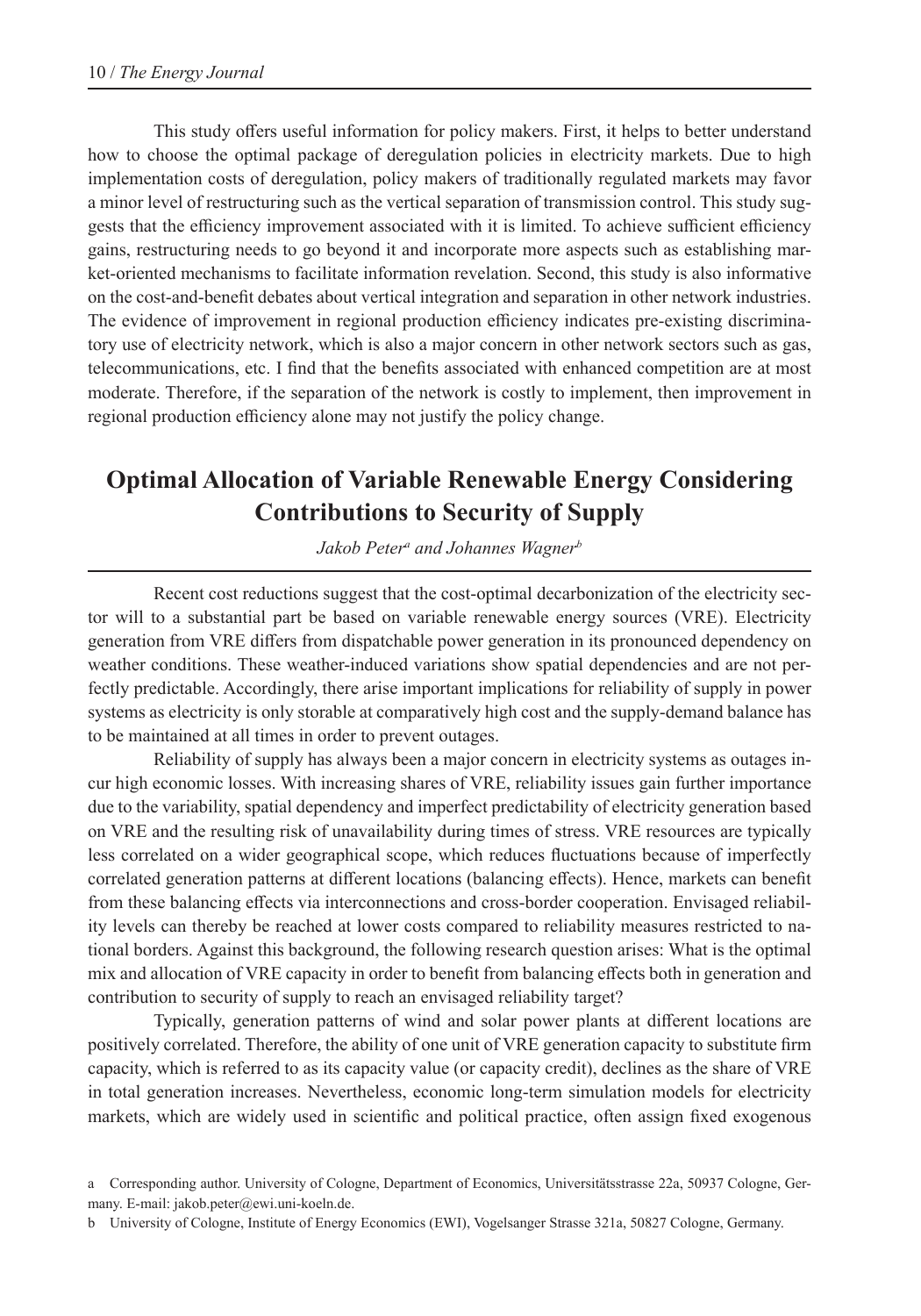capacity values to wind and solar generation and neglect cross-border effects for reasons of simplification and computational tractability.

Against the described backdrop, this paper develops a new methodology to endogenously determine the contribution of VRE to security of supply in a long-term partial equilibrium model for electricity markets. The proposed methodology builds on an iterative approach, which captures the non-linear dependency of the capacity value of VRE on installed capacity and its spatial distribution considering cross-border cooperation via interconnectors. The methodology therefore determines cost-minimal investment into power plants taking into account electricity generation as well as provision of security of supply of VRE, while keeping computational tractability in a large-scale application. After introducing our methodology, we apply it in a first step to a simple two-country example. Building on that, we extend it to the European electricity system to determine an optimal decarbonization pathway until the year 2050, starting from the existing power plant fleet. Our analysis focuses on wind power, however the presented approach can be applied to all VRE technologies. We build the analysis on a new dataset, which is based on meteorological reanalysis data featuring a high spatial and temporal resolution. The data is therefore well suited to optimally capture the stochastic properties of wind generation and the resulting contribution to security of supply.

We show that the proposed methodology is capable to endogenously determine the capacity value of wind power in large-scale investment and dispatch models for electricity markets. The results of the large-scale application imply that wind power can substantially contribute to security of supply in a decarbonized European electricity system cooperating with respect to reliability, with an average wind power capacity value of 13% in 2050. Additionally the results show that the capacity value of wind power is heterogeneous across different regions and years, which is a result of varying wind conditions as well as increasing total installed capacities and technological innovation over time. Existing modeling approaches, which typically assign constant exogenous capacity values for wind power, therefore result in inefficient levels of dispatchable capacities, which are required to guarantee security of supply in electricity systems with high shares of VRE. In our application for the European electricity system, the additional yearly costs for firm capacity provision when applying exogenous fixed wind power capacity values of 5% compared to endogenous capacity values amount to 1.5 and 3.8 bn EUR in 2030 and 2050, respectively, which represents additional costs of 3% and 7%. Finally our results suggest that European market integration can substantially improve the contribution of wind power to security of supply due to cross-border balancing effects.

#### **Peak Load Habits for Sale? Soft Load Control and Consumer Preferences on the Electricity Market**

*Thomas Broberg,<sup>a</sup> Runar Brännlund,<sup>a\*</sup> and Lars Persson<sup>a</sup>* 

In Sweden and elsewhere in Europe, electricity markets are changing and the transformation is characterized by three key factors: (i) deregulation of electricity markets, (ii) new technologies with respect to generation, distribution and use, and (iii) substantial changes in the production mix as a result of energy and climate policy as well as changes in relative production costs for different technologies. These factors in combination with a relative rigid demand side characterized

a Centre for Environmental and Resource Economics, Umeå School of Business, Ecoomics and Statistics, Umeå University, Sweden.

<sup>\*</sup> Corresponding author. E-mail: runar.brannlund@umu.se.